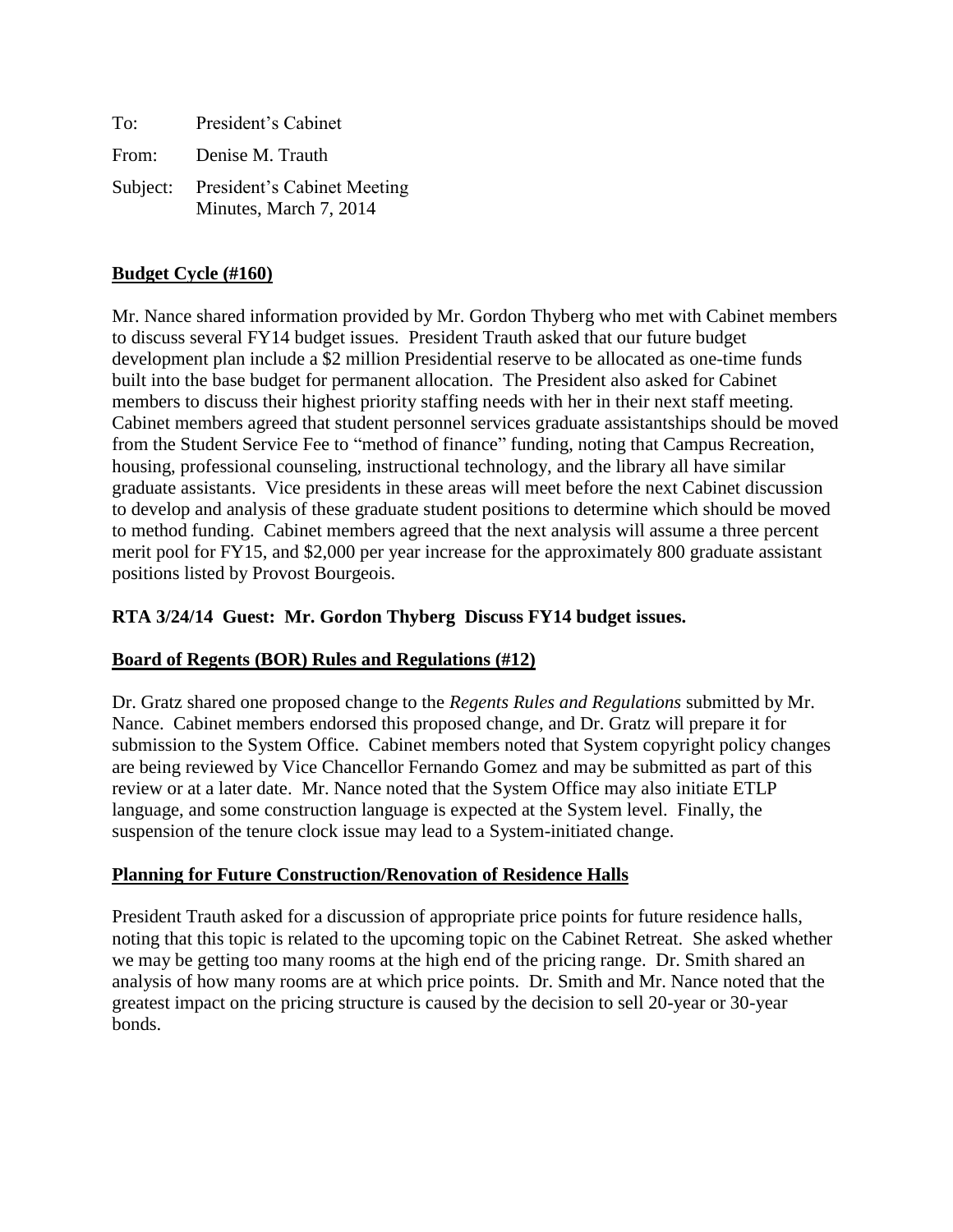### **President's Update (#556)**

President Trauth reported that the President's meeting focused on the upcoming Dallas and Washington trips. She noted that with no earmarks, the federal visit process is different. For example, ALERRT now has about \$7 million in the regular federal budget, and the Texas School Safety Center has another \$1 million. She noted that Congressman Lamar Smith is providing significant help. The Normandy Group is also providing very responsive service to the institutions.

President Trauth noted that the Faculty Senate has asked us to exercise care in the way we refer to the two campuses of the University. The President asked for Cabinet members to review Web and printed material to be sure we refer to the two campuses carefully and consistently.

### **Transportation/Shuttlebus (#166)**

President Trauth asked Mr. Nance to comment on the summer bus schedule. Mr. Nance noted that Provost Bourgeois and Ms. Nancy Nusbaum spoke about the summer bus scheduling issue. Providing service until 9:30 p.m. would cost about \$100,000 more than our current expenditures. Provost Bourgeois and Mr. Nance will continue their analysis of this issue.

#### **Significant Issues (#01)**

Provost Bourgeois reported that at the last PAAG meeting, the Faculty Senate indicated that it will probably ask for more reports, plans, and similar documents to be posted for greater transparency in sharing information.

Provost Bourgeois also reported that the Council of Chairs has asked for the Associate Vice President for Enrollment Management and Marketing and the University Registrar to meet with them to discuss policies and procedures related to use of classrooms for meetings of student organizations.

Provost Bourgeois reported that Apply Texas has voted to approve a requirement for Social Security numbers to be included on the common admissions application.

Dr. Breier shared information about media coverage of the week of February 24-28, 2014's special events. We expect another feature article next week in the *San Antonio Express-News.*

Dr. Breier also shared a spring update on Discover Texas events.

Dr. Smith reported that the Round Rock Campus has some Saturday and Sunday night classes that are likely to require additional security. Provost Bourgeois agreed to handle this issue.

Dr. Smith reported that we are doing an extensive review of Paws Preview. She expects the retitled event will include improved alternatives with a series of activities over several days and the possible rescheduling of the New Student Convocation.